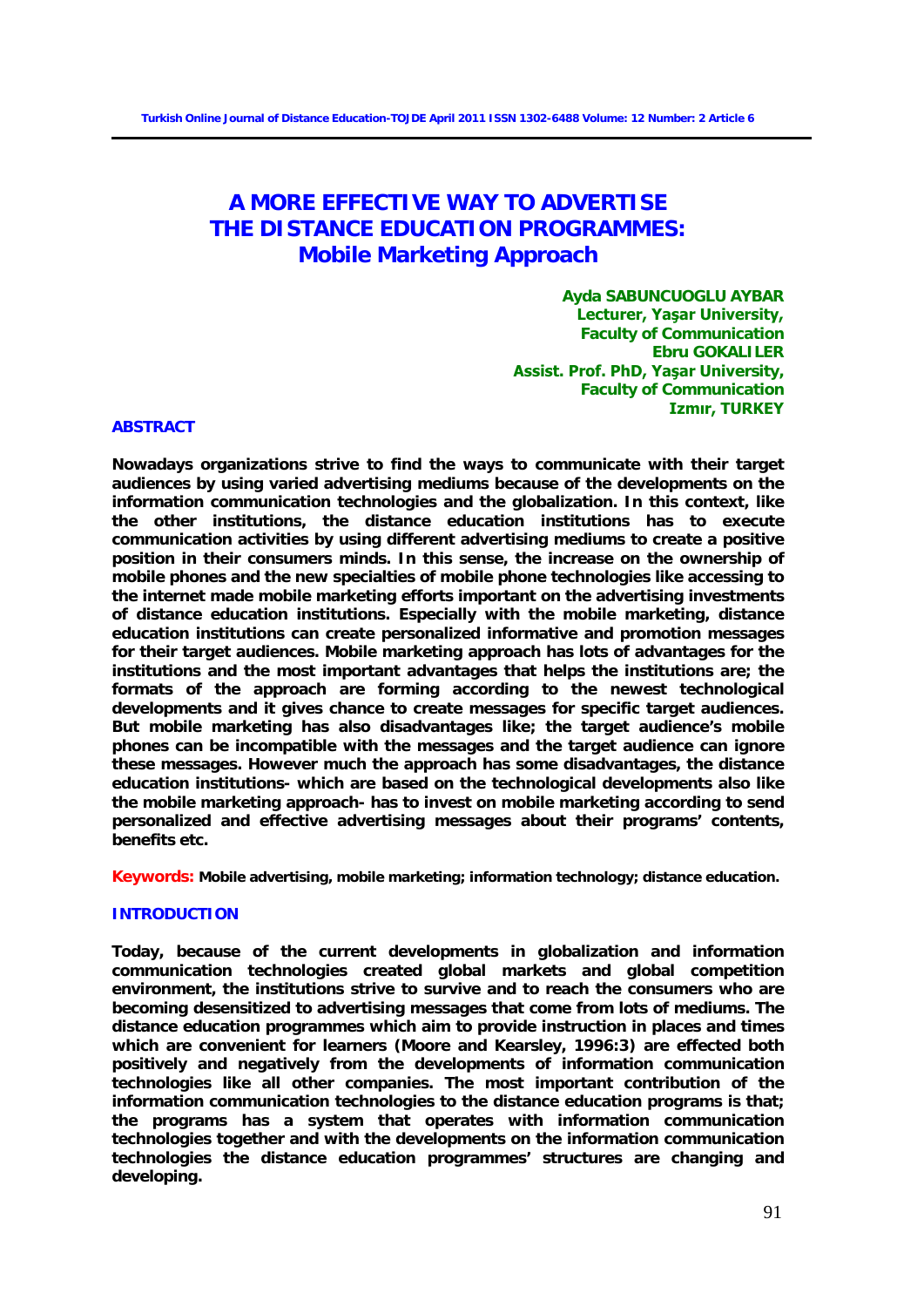**But like every institution, the distance education institutions are effected by the global competitive environment and noticed the importance of promoting its contents and benefits to the target audiences. In such an environment, marketing and advertising efforts are becoming more important day by day for all institutions. The advertising and marketing efforts must be prosecuted successfully for the institutions' survival in this competitive environment. So like every area, the advertising and marketing efforts must be changed and be compatible with the new environment and the new technologies. This changing environment increased the expectations from advertising and marketing activities and some new concepts are started occurring (Kocabas, 2005:39).** 

**According to F. Buttle, Don Peppers, Martha Rogers and M. J. Bitner the conventional marketing era is becoming invalid and inadequate so there is a transition to modern marketing and advertising era. According to Buttle et al.; there are some reason of this transition which are; increasing global competition, the consumers who demand more than before, the increasing division of consumption markets, the changes on the consumer behaviors, the rising standards on quality, the inadequacy of quality alone for the competitive advantage, the information communication technology's effects on product and services etc (Ersoy and Karalar, 2010).** 

**This approach has more personal effect than mass effect. In other words, modern marketing and advertising approach is based on the person, not on the masses. With the modern advertising and marketing approach, the institutions will be more effective in the global world with personalized communication (Wells et al, 2006: 271). The distance education institutes should apply this new approach to it's communication efforts and consider the importance of this approach like the other institutes and organizations have. There are lots of student candidates of distance education programs from different ages and social classes so in order to reach these target audiences distance education programmes' advertising messages should be personalized and different for their specific audiences.** 

**The concept of modern marketing has become valid after 1960's and within these years 'classical marketing' era has started closing, modern marketing era which embraced the 'consumer focused' understanding was born. With the modern marketing era, some concept like consumer satisfaction, consumer loyalty etc. were born that focused on consumers' need and wants. The marketing activities of this era are based on consumers (Pira and Baytekin, 2004: 758). The execution of modern marketing is more easy and suitable for the distance education programmes' institutes because distance education's structure is more consumer and personal based. The target audience of a distance education program ranges from lawyers to engineers, journalists to economists and young college students to children according to the program's content and aim, so all the marketing messages must be personal to make the target audience effected by the advertising/ marketing message. The expectations of an engineer group's can be different than young college student group's so the target audiences must be specified by the distance education institutions and the programmes' advertising messages must be created according to these specific audiences' needs, wants, expectations etc.** 

#### **MOBILE MARKETING OF DISTANCE EDUCATION PROGRAMMES**

**Mobil marketing is a marketing concept that provides an opportunity to the institutes of reaching the consumers who always carry their mobile phones with them. In this context, with using mobile phones as a new medium, distance education program institutes can reach all it's target audiences ranges from lawyers to engineers,**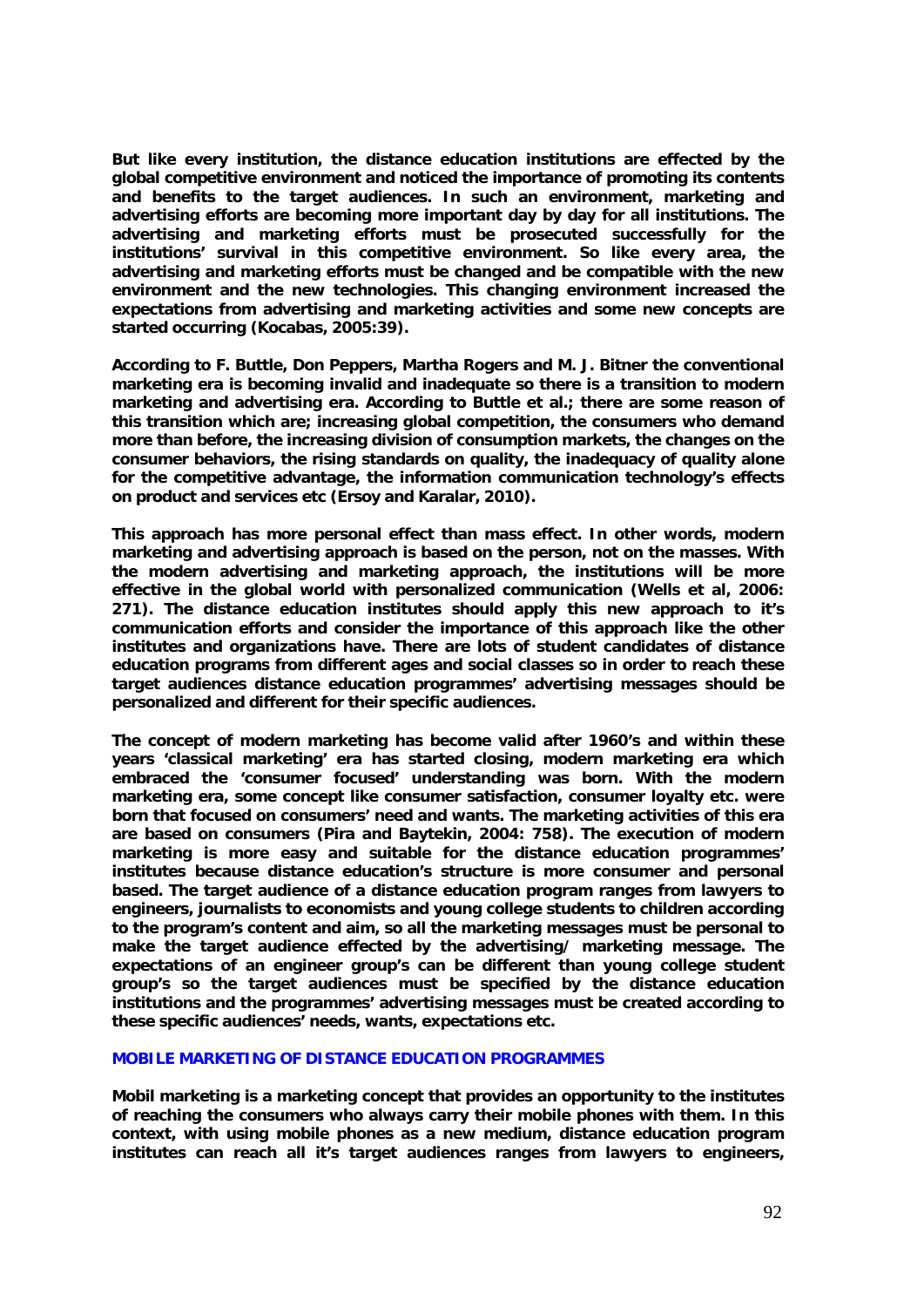**journalists to economists and young college students to children who use mobile phones.** 

**According to Geoffrey Handley; effective marketing's key is; understanding the audience. Nowadays customers want more integrated marketing so be more emphasis toward more integrated marketing communications. So mobile is an ideal platform for integrating messages, developing relationship and direct marketing. Mobile's two unique characteristics of interaction and target audience had made it as most effective medium of advertising. It gives power to marketers and advertisers to access the customers virtually any time and anywhere. Consumers also enjoy choosing and responding to the ads of their interest. Because of this reason marketers and advertisers are now viewing mobile devices as an ideal platform for marketing communications. (Ashraf and Kamal, 2010:10)** 

**New mobile phones which have better technological basis are put on the market every day that goes by. The brands like; Apple, Motorola, Nokia, Panasonic, Samsung, Siemens, Sony Ericsson, Fujitsu, LG, Raks competes with each other to create mobile phones that offers technological opportunities and specialties. It can be said that if there were that much variety and brand of mobile phones then there must have been lots of individuals that use mobile phones.** 

**The researches have shown that the ownership of mobile phones is increasing worldwide. According to Wireless Intelligence; there are 5 billion mobile phone users worldwide. The four billion connections mark was surpassed at the end of 2008, and some analysts at Wireless Intelligence predict six billion connections worldwide by the middle of 2012. Analyst Ben Wood from CCS Insight said that; "Five billion phones means there are more than three times as many phones as personal computers. This device has become part of the fabric of society, whether a teenage girl takes a Blackberry to bed with her, or a farmer in an African village trying to find out the latest crop prices". [\(http://www.bbc.co.uk/news/10569081;](http://www.bbc.co.uk/news/10569081) 2010)**

**In order to inform the distance education program to the target audience who wants to be educated and make them aware of the program's specialties and advantages, the institute must decide a suitable medium for the advertising messages. In this context the mobile phones- that have an increasing usage rate- can be assumed as an important medium for the distance education programmes' advertising messages. Because the advertising and marketing professionals wanted to benefit from these highly used communication tools, the concept of mobile marketing was born.** 

**Mobile Marketing Association (MMA) defines the concept of mobile marketing as; it is a set of practices which enables organizations to communicate and engage with their target audiences in an interactive and relevant manner through any mobile device or network. The mobile marketing actualizes with WAP technology executes in two ways which are; push-based and pull-based. Push-based versions are mostly the SMS messages that sent by the institutions.** 

**These must be sent to the consumers according to their permissions. Pull-based ones are which the consumers want information from the advertiser or the institution by this way (Karjaluoto et al, 2004:111). The president of Datacomm Research Ira Brodsky suggests his thoughts about this concept as; ""Mobile phone service will become an extraordinarily powerful marketing channel.** 

**It reaches more than two billion people everywhere they go by voice, text, and increasingly multimedia. Successful merchants will leverage mobile phone technology to create deeper and longer-lasting customer relationships."**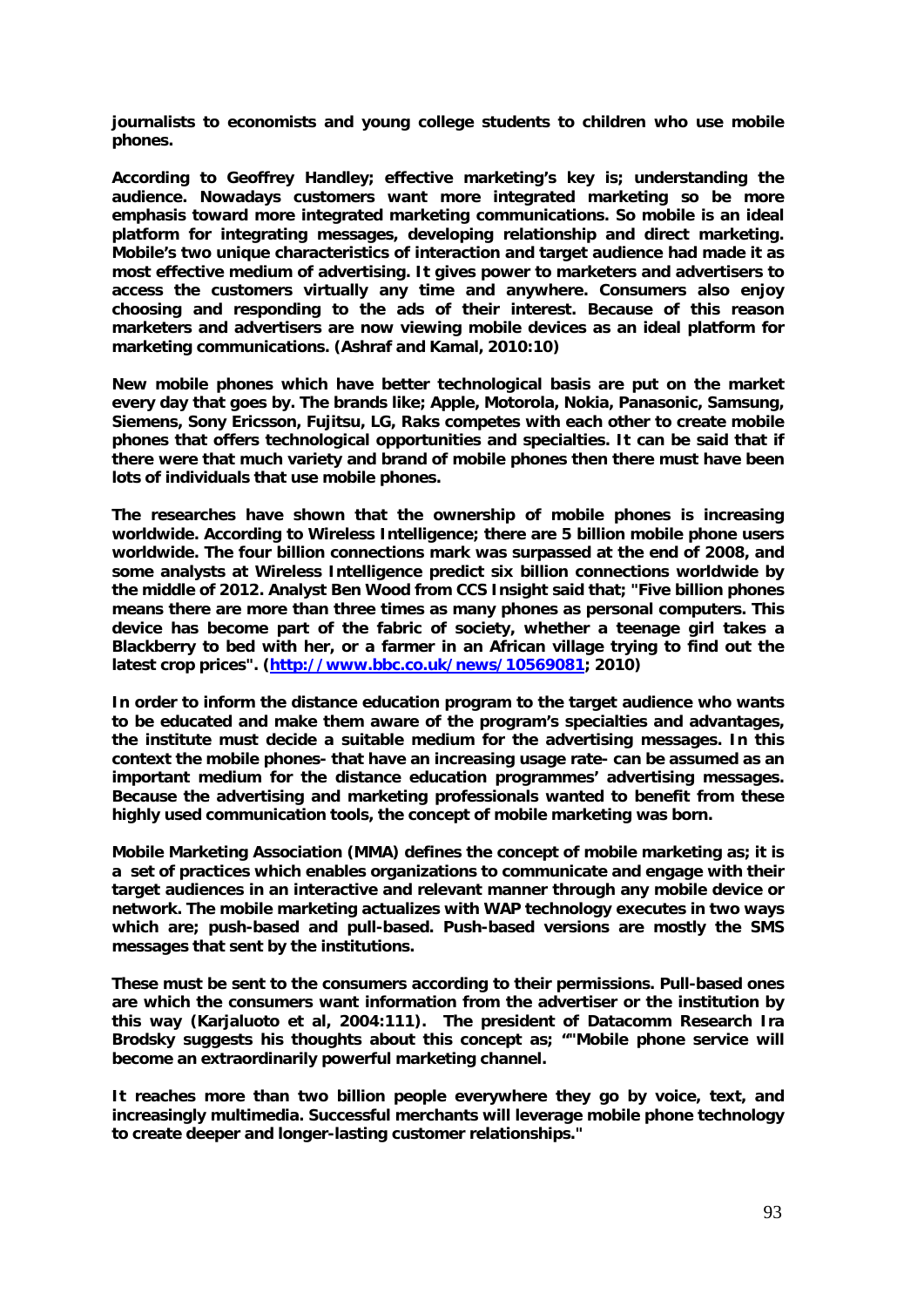**[\(http://www.prnewswire.com/cgi-](http://www.prnewswire.com/cgi-bin/stories.pl?ACCT=104&STORY=/www/story/10-23-2006/0004456995&EDATE)**

**[bin/stories.pl?ACCT=104&STORY=/www/story/10-23-2006/0004456995&EDATE=](http://www.prnewswire.com/cgi-bin/stories.pl?ACCT=104&STORY=/www/story/10-23-2006/0004456995&EDATE) 2003).** 

**Since mobile is a very personal device for consumers few researchers suggest to take permission from the consumers and to give them incentive to participate in the advertisement. Tsang,** et al**. suggested that mobile advertising should require consumers' permission, and that entertainment and incentive are important variables to improving mobile advertising attitudes. Mobile Marketing Association (MMA) suggests that; increasing numbers of consumers are willingly accept mobile advertising, provided they are given relevant content and sufficient incentives to do so (Ashraf and Kamal, 2010:11).**

#### **THE TYPES OF MOBILE MARKETING THAT CAN BE USED FOR DISTANCE EDUCATION PROGRAMMES' ADVERTISING MESSAGES**

**Today institutions allocate more money than the past from their advertising budgets to mobile marketing. The research results that have been done by the Turkish Statistical Institute at 2010 had shown that; 90% of the Turkish people own a mobile phone** 

**[\(http://www.haberiniz.com/index.php?option=com\\_content&task=view&id=17743](http://www.haberiniz.com/index.php?option=com_content&task=view&id=17743&Itemid=178) [&Itemid=178,](http://www.haberiniz.com/index.php?option=com_content&task=view&id=17743&Itemid=178) 2010). In this context the if the distance education programme is targeted for the Turkish people then mobile phones can be an effective advertising medium for the programmes' promotion messages. The developments on mobile marketing and advertising and the strengthening on the technological infrastructure diversified the mobile advertising types. The mobile advertising types can be separated into two different groups which are; on-device mobile display advertising and off-device mobile display advertising. The main specialties of these groups can be determined as; the ones that can access to internet and the ones that can not access to internet.** 

#### **On-Device Mobile Display Advertising**

**The individuals can access the internet via mobile phones because the internet has become a part of daily lives. This advertising type-which defined as the mobile internet advertising also- make the consumers get exposed to the advertising messages, advertising videos when they access to a web site from their mobile phones. The target audiences of distance education programmes are mostly the individuals who tend to use internet more then the other advertising mediums so distance education programmes should use internet as an advertising medium (Sabuncuoglu, Gökaliler, 2009:11). Internet comes to the forefront as a very important medium in advertising the distance education programmes in the present day. Jeff Harmon, Marketing Director of** University of Illinois Online**, who advocates that the medium which must be selected in the process of advertising the distance education program must usually be the internet, says that the distance education students have internet access and obtain any information on line and hence their whole market is in on-line position and in this context they must invest almost all of their advertising and marketing budget in the online efforts (Lorenzetti, 2005:5). Ondevice display ads take several forms which have immediate analogs on the PC-based Internet, and include formats such as (IAB, 2011:6):**

- **Text ads (static and also clickable)**
- **Graphical banners (static and also clickable)**
- **Graphical banners with associated text links**
- **Video preroll**
- **Traditional TV Commercials at standard lengths**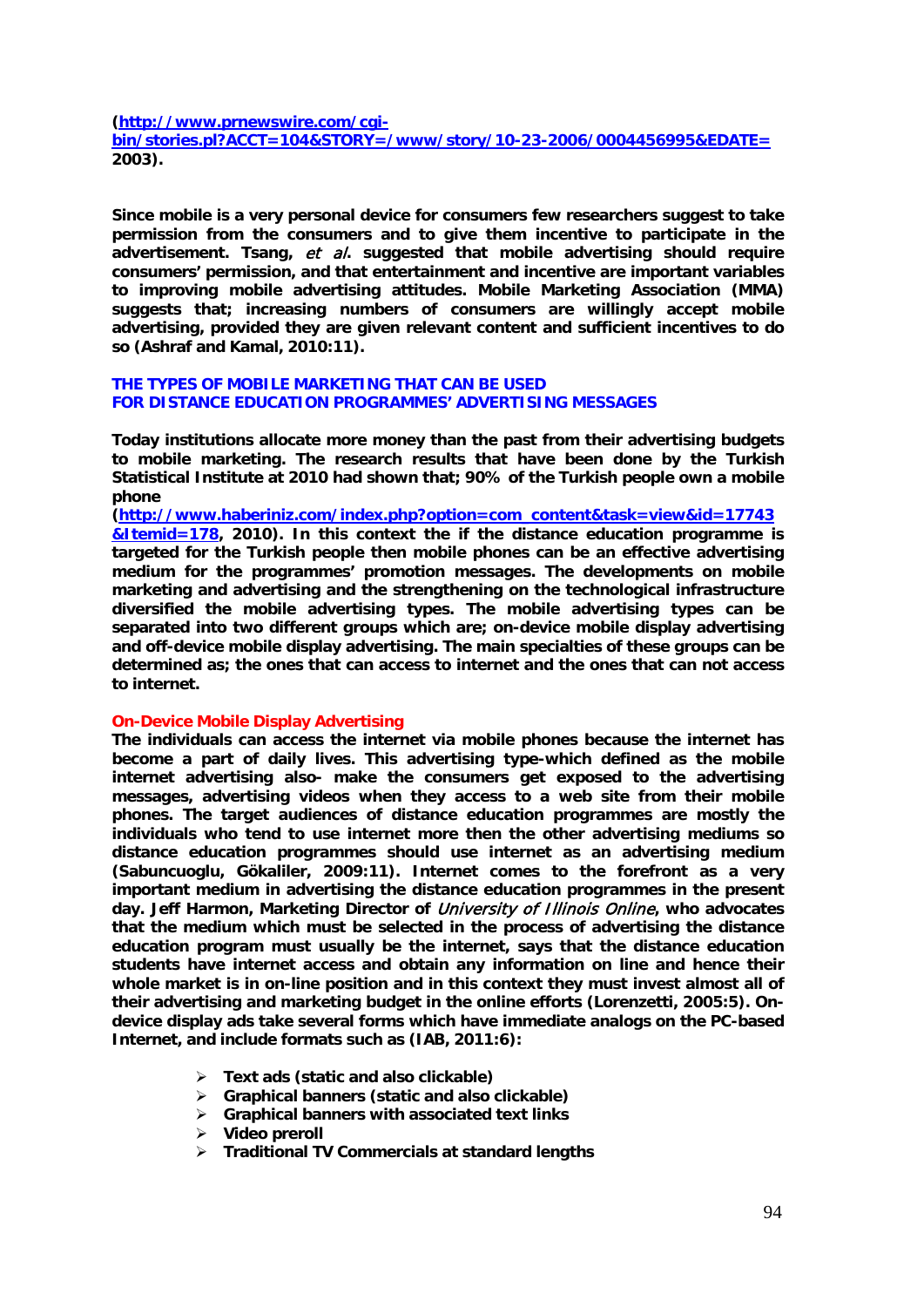**Text ads are; the text based advertisements that can be seen when accessing a web site. The distance education programmes' ad messages can take the attention of the target audiences when they access a web site and if the ad message is in the interest area of the target audience then the target audience can attend to the ad message about the education programme.** 

**Sometimes these ads can help the distance education programmes' awareness level of the consumers. With this kind of advertisement, general information or specific information about the distance education programmes can be given.** 

**Graphical banners have two different types. The first type is which an individual cam click on and can not click on. If an individual clicks on the ad message of the education programme then this clicking will direct the individual to that distance education programme's web site. This kind of ads are so attractive because they are graphical based. These attractive ads tries to make the consumer click on it so then the web site would direct the individual to that distance education programme's web site. In this context the web sites of the distance education programmes must be attractive too as the ad is. Especially the target audience has to find the information that he/she wanted to find from the web site of the distance education programme.** 

**Video preroll is an ad type which is based on the video based content. Within this type distance education programmes can show 15-30 second videos to their target audiences about their programme's contents. The researches have shown that advertising professionals spent 54% of their budget on interactive pre-rolls units rather than other video advertising options like branded entertainment or webisodes at 2010 [\(http://www.clickz.com/clickz/column/1709422/pre-roll-video-ads-get](http://www.clickz.com/clickz/column/1709422/pre-roll-video-ads-get-facelift)[facelift](http://www.clickz.com/clickz/column/1709422/pre-roll-video-ads-get-facelift) 2010).** 

**Traditional TV Commercials at standard lengths, is a type which conveys the standard television advertisements of the brands or institutions via mobile phones to target audiences. Because nowadays the advertising investments of the internet ads are increasing the television advertisements are turning into internet based advertisements. The distance education institutions can choose to use their conventional television ads in the internet to reach modern consumers.** 

**The distance education institutes who choose to invest on on-device display advertising should consider the advertising texts to be attractive and the visuals which are graphical based to be effective. The advertising messages must give information about the programme's content, benefits and specialities. Besides the distance education institutes that chooses to invest on mobile advertising should also consider the importance of technical matters like format, media format, file size etc. An advertising campaign's effectiveness depends on how effective and true the advertising messages are conveyed to the target audiences. In this context, especially while using on-device mobile display advertising type the technical matters are important like; conveying the message without deductions. The most important part would be the consumers' lack of knowledge about clicking on the advertisement. The consumer may not know that if he/she clicks on the advertisement then it would direct them to the web site of distance education programme. So the directions about this must be done properly and some ease must be provided to the consumers by creating text taglines. A mobile web banner ad with a text tagline can generate higher click rates (MMA, 2011:6).** 

#### **Off-Device Mobile Display Advertising**

**Off-device mobile display advertising is an advertising type that uses the conventional specialties of mobile phones and sends ad messages to the target audiences. Within this type the consumers don't have to access to the internet to get**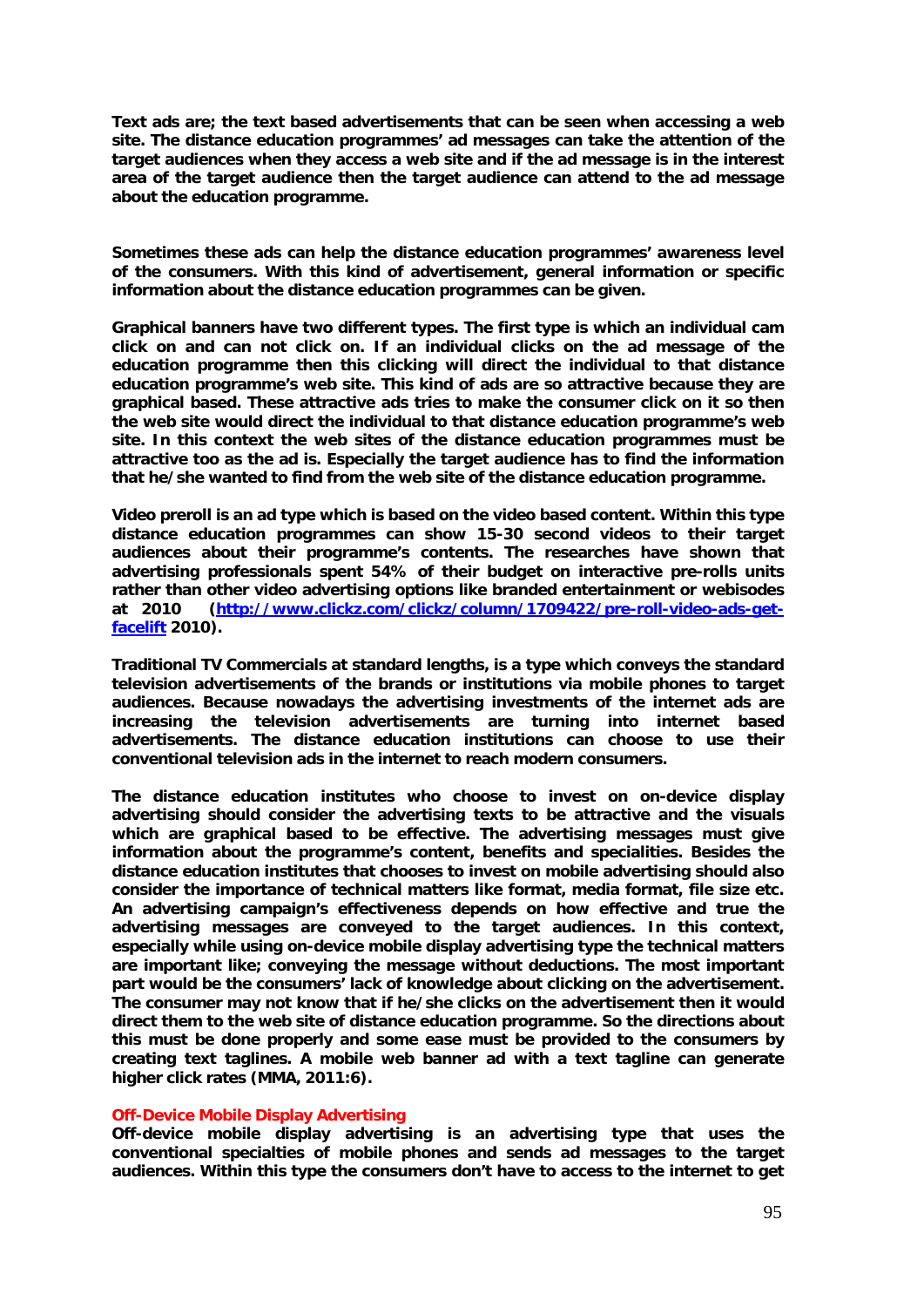**ad messages. So the ad messages can be conveyed to everyone that has mobile phones. If the distance education institute has the list of current students and/or potential students' mobile phone numbers of their programmes then the ad messages could be sent to all of them when there is a new education programme or there is a sale on the programme etc.** 

**The advertising type which has an interactive speciality can be categorized as: (MMG, 2011:7)**

- **Text ads (SMS, MMS)**
- **Branding/CRM (SMS, MMS)**
- **Banner ads, splash pages (MMS)**
- **Animated images (MMS)**

**The text ads that have two different types are the oldest ones of mobile advertising. These types are: (MMG, 2011:7)**

- **Initial SMS Ad (Appended) is an universal text ad unit of variable often between 20-60 characters length appended to the body portion of the message containing the primary, nonadvertising content of the message.**
- **Complete SMS Ad (Full Message) is a global text ad unit with up to 160 characters available for advertising usage. There is no primary, nonadvertising content on the message and this ad unit is typically delivered as a reply to an Initial SMS Ad or "Text (keyword) to (short code)" call-to-action.**

**Ad messages come to the mobile phones with a minimum 20 characters to 160 characters. The distance education institutes must convey information about them with a short and clear tone. There are only texts in the SMS messages but there are images and visuals in the MMS messages. In this context, if the there are some visuals about the education programme, then the institution can choose to send MMS messages to their target audiences.** 

**CRM (Customer Relationship Management) that defines as; "the infrastructure that enables the delineation of and increase in customer value, and the correct means by which to motivate valuable customers to remain loyal -indeed, to buy again" (Dyche, 2006:4) is important on strengthening consumer- brand relationships and on the process of brand loyalty creating. During this process the institutions convey messages to the target audiences for CRM. The distance education institutions who strive to create strong consumer relationships can use this type of marketing too.** 

#### **THE ADVANTAGES AND DISADVANTAGES OF THE DISTANCE EDUCATION PROGRAMMES' MOBILE MARKETING EFFORTS**

**The mobile marketing and advertising efforts have some advantages and disadvantages like the other marketing efforts. The first advantage of mobile marketing is; it provides a mutual communication with consumers and there is an active feedback process. Second advantage is that it is possible to segment the target audience by their speciliaties, to reach the specific target audiences directly and fast, to meet them at the right time and place and to make sure that the target audiences are exposed to the ad message. The third advantage is that it provides benefits on creating marketing plans.** 

**The other advantage is that; it provides information to the target audiences according to the time of the day, to their interests etc. The fifth advantage of mobile marketing is that it makes possible to know where the consumer is and with that information to**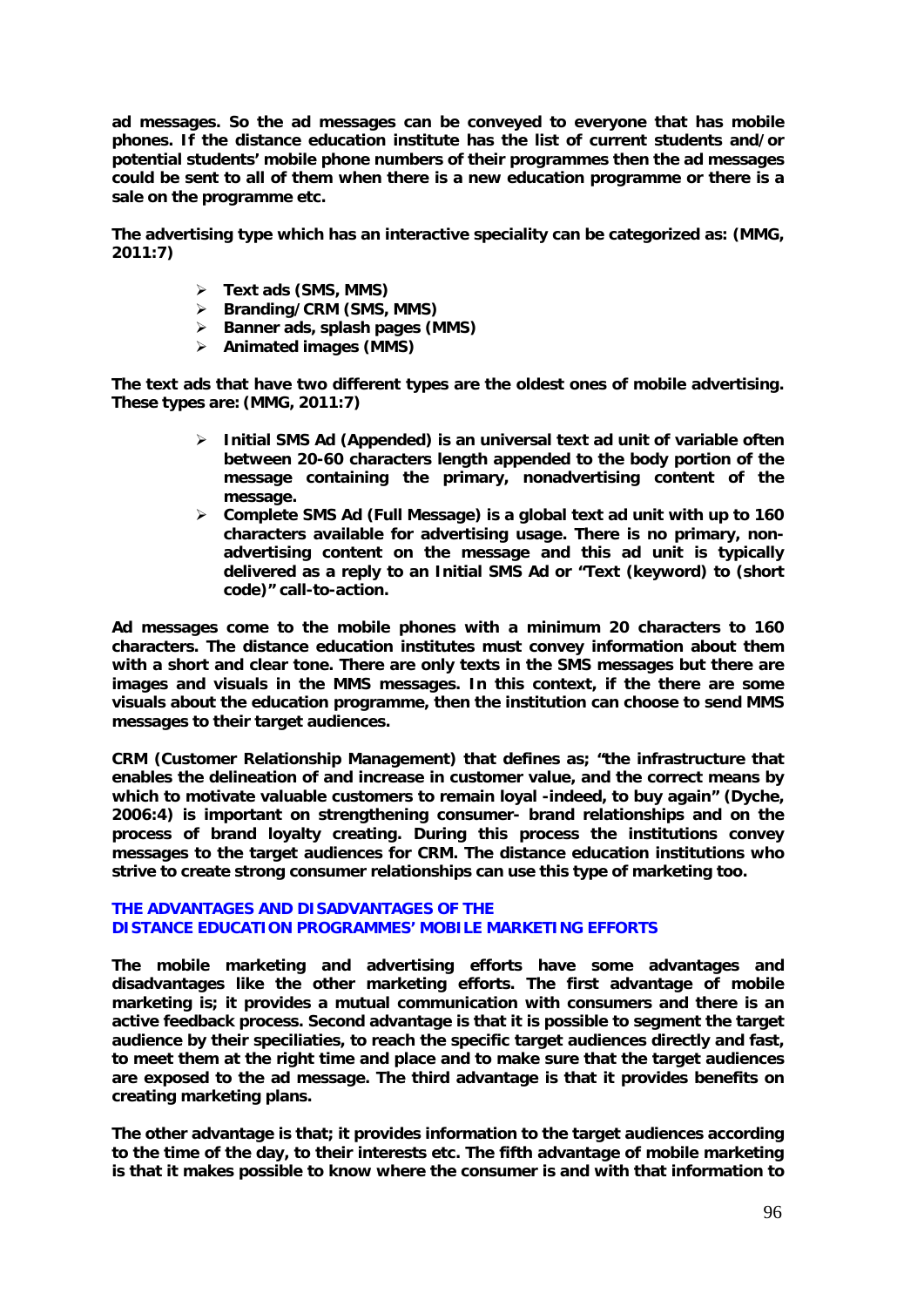**cerate and send the messages according to where they go. The last advantage is that; it makes possible to obtain a large data base of the target audiences and to know them better with their data.** 

**There are some disadvantages of this marketing approach's right along with its advantages.** 

**The first disadvantage can be told as; the consumers can be bothered with the messages that come to their mobile phones. The second one is that; the ad messages are sometimes not compatible with the mobile phones' technological specialties. The third one is that; if the mobile marketing has been operated without permission from the consumers, then the consumers can have negative attitudes toward the institutions (Karaca and Ateslioglu, 2006:37-43). There are some advantages that a distance education institution can gain when sending their advertising messages via mobile advertising and marketing efforts. The first advantage can be is that; the student candidates or the students of the programme can contribute to the distance education programme's content, strategies etc. by giving feedbacks, because there would be a mutual communication between the student candidates or the students of the programme and the distance education institution. The other advantage that a distance education programme can have is that; the distance education institution can segment the student candidates or their existent students according to their ages, occupations etc. and the institution to reach the student candidates or their existent students directly and fast.** 

**Also they would have a chance to meet them at the right time and place and to make sure that the student candidates or their existent students are exposed to the education programmes' ad message.** 

**The other advantage of mobile marketing and advertising that the institution can have is that; if the institution invests on mobile efforts then the data that the institution had gained after the efforts can lead the institution's next campaign strategies.** 

**The fourth advantage that the education institution can have is; personal information about the programmes could be sent to the student candidates or their existent students. As an example; if a house wife wants to be educated about a foreign language then the institution can send her mobile phone an ad message about it's programmes' contents, price, days etc.** 

**The biggest advantage is that; the data base that could be gained. With that data base, the institution can advertise it's programme to the old/new and potential students and the institution can create awareness about the education programme and increase the number of the students. Also because the institution has the information about its target audience, it could send the newest programme's ad message to the ones are interested in. The distance education institutes can have some disadvantages while investing on mobile marketing approach's right along with its advantages.** 

**The first disadvantage that can effect negatively the distance education programmes is that; a potential student can be bothered with the education programme's ad message that come to his/her mobile phone. Another disadvantage is that; the ad messages are sometimes not compatible with the mobile phones' technological specialties of a student candidate or an existent student.** 

**The third disadvantage that can effect the distance education institutions negatively is that a student candidate or an existent student can create have negative attitudes**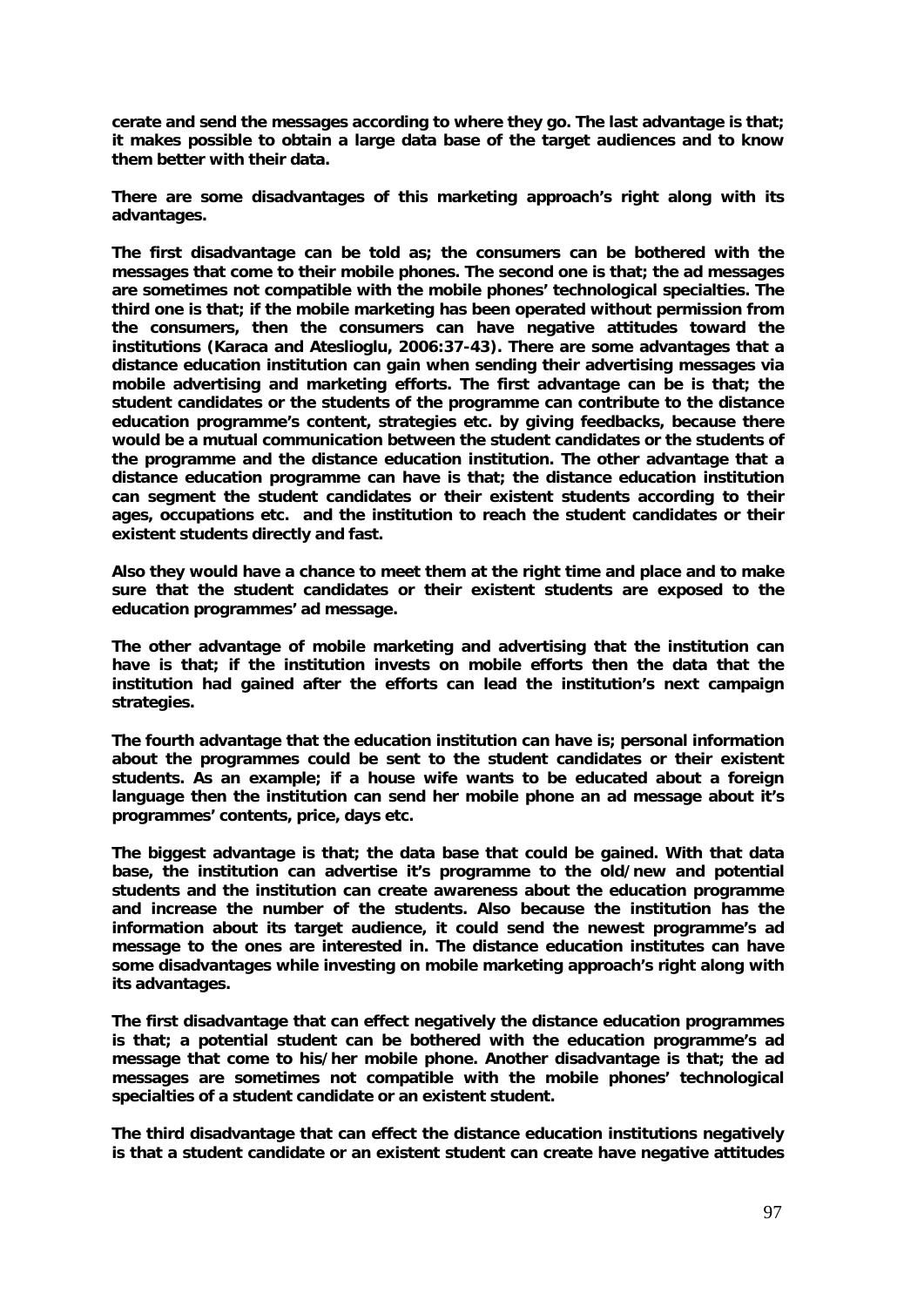**toward the distance education institution if the ad message had sent to his/her mobile phone without their permission.** 

#### **THE ASPECTS OF DISTANCE EDUCATION PROGRAMMES' TARGET AUDIENCES ON THE APPROACH OF MOBILE MARKETING**

**The distance education institutions can invest on mobile marketing -which has born from modern marketing approach- when they need to show their consumers that they put their needs and wants first and when they need to create personal messages for them about their programmes. In this context the consumers' thoughts and points of views about this marketing approach must be known before investing on it. The Mobile Marketing Association made a list of what the consumers are preferring and thinking about the mobile marketing approach. The followings are some customer experiences that can be applied to mobile marketing and ones that marketers should consider when developing their programs: [\(http://mmaglobal.com/modules/wfsection/article.php?articleid=796](http://mmaglobal.com/modules/wfsection/article.php?articleid=796) 2011): According to the list the customer is in control. Since all activity is voluntary, customer's objectives, goals and emotions must be taken into account from the start of the process to the end. So the permission should be obtained. The second thing in the list is that; the interaction must be true and simple. Most of the messages are opening in long time so more then one step can decrease the attention level of the consumers. The other important thing from the list is that; the experiences of the consumers must be tracked.** 

**The qualitative and quantitative researches must be improved. According to the Nielsen; small samples of users can identify 80% of usability problems.** 

**In this context, it can be suggested that before creating mobile marketing efforts the points of views of consumers about this approach should be known. A permission that taken from a potential student who wants to get education means that the individual is volunteered. The other important thing is that; the distance education programme's ad message must be short and direct. The programme's content, aims, benefits etc. should be given in one sentence if it is possible. Because most of the mobile messages do not open right after the message has received to the mobile phone and the potential student candidate expose to the ad message after a while. In this context, the student can be bored while waiting the message to be opened and this situation must be considered. The experiences of the potential student candidates must be tracked and if there is something to fix then the new messages must be sent to the target audience.** 

### **CONCLUSION**

**As a result of the globalization effects and the developments in the information communication technology, many companies have had to change their strategies and adapted to the new business world. Marketing sector has begun to accord to these changes and has started to back out of tradition concept. In this context customeroriented and personal message based modern marketing was emerged.** 

**Today, there are 5 billion mobile phone users around the world which signifies that mobile phone became an important medium for the advertisers and the marketers. Because the modern marketing approaches are based on the consumer satisfaction and personalized messages, different kinds of marketing approaches has born. As one of these new approaches, mobile marketing assumes that mobile phones are important mediums of today's environment.** 

**The mobile phones must be considered as an important medium by the distance education programmes that have more and more competitors in each passing day.**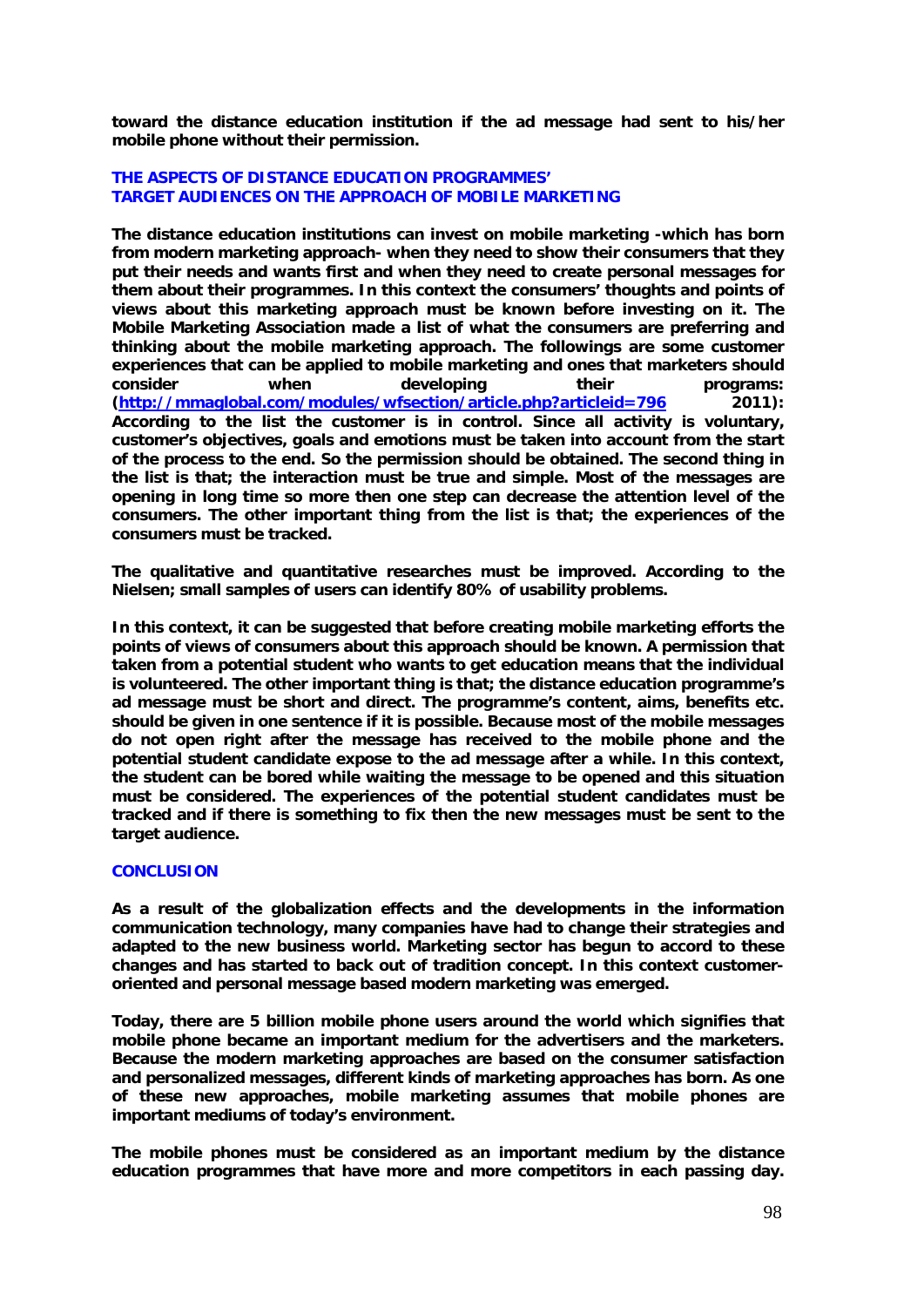**The mobile marketing approach is accepted as a crucial and modern way to reach the target audience of distance education programmes that educate different ages and classes including engineer, lawyer, housewives etc.**

**Mobile marketing is an approach that uses WAP technologies to reach the consumers and to categorize them. It also takes permission from the target audiences. The approach firstly started sending just SMS messages to the target audiences but after the developments on information communication technologies the approach found new styles of messages.** 

**Besides the SMS messages, the developments on information communication technologies created some other formats of ad messages on mobile marketing. After the internet technology took part on the mobile phones, internet ads could be seen from the mobile phones.** 

**In this context the distance education programmes' ads could be exposed easily to student candidates via mobile approaches. Although the mobile marketing approaches could provide some disadvantages right along with the advantages to distance education institutions, the approach will be preferred by more distance education institutions to get the chance of sending personalized messages to student candidates. Again in this context, the mobile marketing approach is suggested as an effective, easy and the right approach for the distance education institutions that want to convey their ad messages to the student candidates who always carry their mobile phones with them everywhere too.**

## **BIODATA and CONTACT ADDRESSES of AUTHORS**



**Ayda SABUNCUOGLU AYBAR was born in Izmir, Turkey in 1982. She graduated from high school in 2000 and then joined at the Baskent University Communication Faculty Department of Public Relations and Advertising. She took her master degree from Ege University Graduate School of Social Sciences- Advertising Program in 2006. She is still a Ph.D candidate from the doctorate program at Public Relations Department in Ege University since 2006. She has been working at the** 

**Communication Faculty in Yasar University, Izmir as lecturer. Her research interest includes advertising, advertising psychology, advertising sociology and gender studies.** 

**Lecturer Ayda SABUNCUOGLU AYBAR, Yasar University, Faculty of Communication, Public Relations and Advertising Department, Selcuk Yasar Campus, Üniversite Cad., No: 35-37 Bornova – Izmır, TURKEY Fax : 0232 411 50 20, Phone:+90 232 4115000 Email; ayda.sabuncuoglu@yasar.edu.tr**

**Assist. Prof, Dr. Ebru GOKALILER, Yasar University, Turkey.**



**Ebru GOKALILER was born in Izmir, Turkey in 1979. She graduated from high school in 1996 and then joined at the Ege University Communication Faculty Department of Radio Television and Cinema. She worked as a copywriter in an advertising agency between 2001- 2007. She took her master degree from Ege University Graduate School of Social Sciences- Advertising Program in 2005. She has graduated from the doctorate program at Public Relations Department in Ege University since 2010. She has been working at the Communication**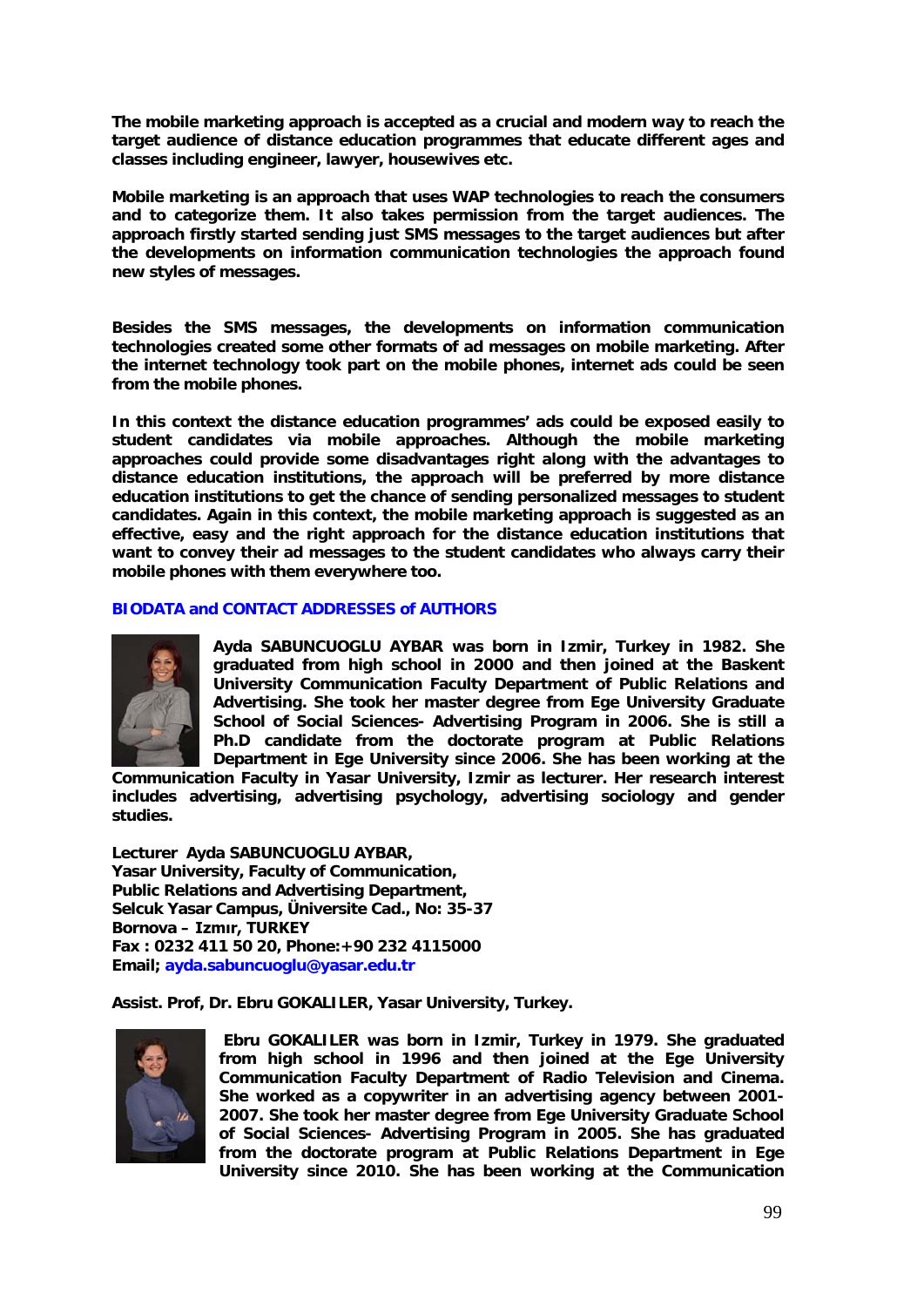**Faculty in Yasar University, Izmir as Assist. Prof. Her research interest includes advertising, brand, and consumer behavior.**

**Assist. Prof, Dr. Ebru GOKALILER, Yasar University, Faculty of Communication, Public Relations and Advertising Department, Selcuk Yasar Campus, Üniversite Cad., No: 35-37 Bornova, Izmir, TURKEY Fax : +90 0232 411 50 20, Phone:+90 232 4115000 Email: [ebru.gokaliler@yasar.edu.tr](mailto:ebru.gokaliler@yasar.edu.tr)**

#### **REFERENCES**

**Ashraf, M. F.; Kamal, Y. (2010). Acceptance Of Mobile Marketing Among University Students,** Mustang Journal of Business & Ethics**, Vol: 1.** 

**Dyche, J. (no date).** The CRM Handbook: A Business Guide to Customer Relationship Management**, Addison-Wesley, 0201730626, 97802017306232002, USA.**

**Ersoy, N. F.; & Karalar R. (2010).** Yeni Ekonomide Pazarlamanın Değişen Rolü [The Changing Role Of Marketing In New Economy), **retrieved on 21.11.2010. [http://www.bilgiyonetimi.org/cm/pages/mkl\\_gos.php?nt=231,](http://www.bilgiyonetimi.org/cm/pages/mkl_gos.php?nt=231)** 

**Karaca Y.; & Atesoglu I. (2006). Mobil Reklamcılık ve Uygulamaları: Kuramsal Bir Cerceve [Mobile Advertising and Practices: A Theoretical Framework], PI -Pazarlama** ve İletişim Kültürü Dergisi**-, Cilt: 5, Sayı: 18.**

**Karjaluoto H.; Leppaniemi M.; & Solo, J. (2004). "The Role Of Mobile Marketing In Companie's Promotion Mix: Emprical Evidence From Finland",** Journal of International Business and Economics**, Vol. II, No.1.**

**Kocabaş, F. (2005). Pazarlamada Yeni Yaklaşımlar ve Reklam [The New Approaches Of Marketing and Advertising],** Dönence**, Istanbul.**

**Lorenzetti, J. P. (2005). A New Approach to Marketing Strategies for Distance Education,** Distance Education**, Volume 9, Number 8 April 15.**

**Moore, M. G.; & Kearsley, G. (1996).** Distance Education: A System View **, Wadsworth Publishing Company.**

**Pira, A.; & Baytekin, E. P. (2004).** "Veri Tabanlı Pazarlama- Halkla İlişkiler Odaklı Bir Çalışma",(Data Based Marketing- A PR Focused Study) **2nd Int. Sympsosium Communication in the Millennium- A Dialogue Between Turkish and American Scholars, Istanbul, ss.755-770.**

**Sabuncuoglu, A.; & Gökaliler E. (2009).** "**Advertising the Distance Education Programs: Campaign Processes of the Distance Education Programs", in** The Challenges For Marketing Distance Education In Online Environment: An Integrated Approach**, Editors: Demiray, U.: & Sever, Necip, S., Eskisehir-Turkey, Anadolu University, ISBN 978-975-98590-6-0.**

**Wells, W.; Burnett, J.; & Moriarty, S. (2006).** Advertising Principles and Practice, 7th Edition**, Prentice Hall Inc., New Jersey, U.S.A.**

**(MMA, 2011). Mobile Marketing Association,** Mobile Advertising Guidlines, **[www.mmaglobal.com/mobileadvertising.pdf](http://www.mmaglobal.com/mobileadvertising.pdf) retrieved on** 31.01.2011.